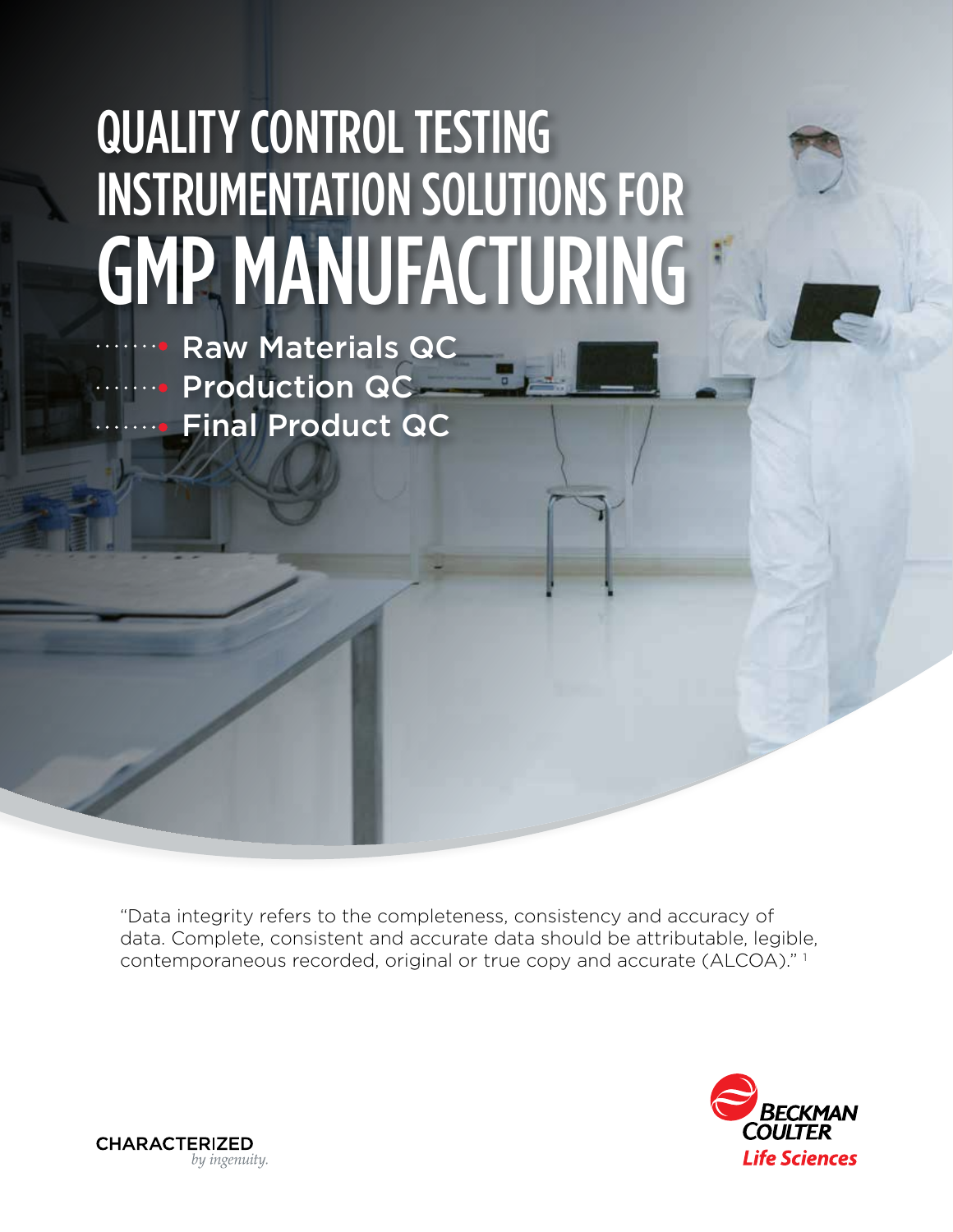### Purified Water (PW) Testing

### Purified Water is used to produce nonparenteral preparations and other pharma applications, including tests/assays for which water is indicated.

SOP parameters can be pre-programed into the instrument and automated for testing to meet EP 2.2.44 Total Organic Carbon, USP<645> Water Conductivity, USP <643> Total Organic Carbon Analysis, and International Conference on Harmonization (ICH) Q2 standards. Pharmacopoeial requirements for PW production include:

- Must meet requirements for ionic and organic chemical purity, and be protected from microbial contamination
- Source water can be purified via deionization, distillation, reverse osmosis or other suitable purification process
- Purified water systems must be validated to ensure they reliably/ consistently produce water of acceptable quality
- Systems operated under ambient conditions require monitoring and frequent sanitization

Use the ANATEL PAT700 for on-line release testing for Conductivity and TOC Analysis

Use the QbD1200 for point-of-use grab sample analysis for TOC Analysis

### Water for Injection (WFI) Testing

### WFI is used to produce parenteral and other preparations where endotoxin content must be strictly controlled

SOP parameters can be pre-programed into the instrument and automated for testing to meet EP 2.2.44 Total Organic Carbon, USP<645> Water Conductivity, USP <643> Total Organic Carbon Analysis, and International Conference on Harmonization (ICH) Q2 standards. Pharmacopoeial requirements for WFI production include:

- WFI must meet all requirements for Purified Water—plus specifications for bacterial endotoxins prone to inhabit water
- Tests for total organic carbon (TOC) and water conductivity apply to WFI produced onsite for use in manufacturing
- Action Levels for WFI in USP <1231> (10 cfu/100 mL) are considered to represent a level above which the water is unfit for use
- On-line testing can avoid contamination risks and provide immediate analysis and opportunities for real-time control/ intervention

Use the ANATEL PAT700 for on-line release testing for Conductivity and TOC Analysis

Use the QbD1200 for point-of-use grab sample analysis for TOC Analysis







 $2<sup>1</sup>$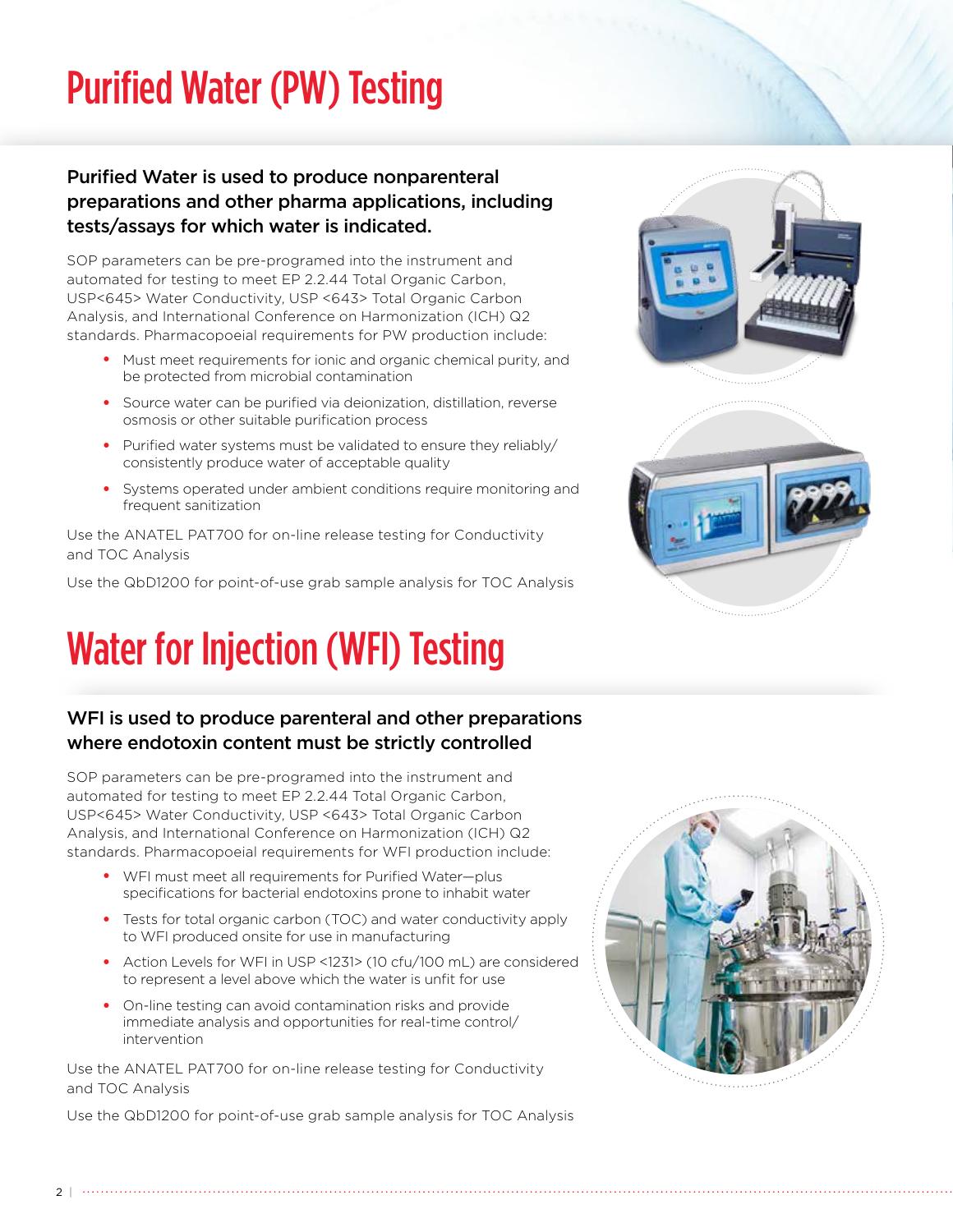### Active Pharmaceutical Ingredient (API)/ Excipients Powder Granule Sizing

Formulations include APIs, excipients (non-active ingredients), such as diluents (an active filler to achieve a reasonable final pill size), and disintegrating agents to regulate the tablet's dissolution time after administration<sup>2</sup>

- Granule sizing consistency ensures pills dissolve at the right time and they don't crumble under pressing
- SOP parameters pre-programed into the instrument and automated for detection of: homogeneous mixture of API and excipients, detection of 'fines' (particles <1micron in size) in tablet manufacturing, correct size distribution for formulation, etc.

Particle size is a critical component to efficient efficacy, our product solution is the LS 13 320 XR particle size analyzer.



| Instrument              | Application                                                                                                                    | Regulation                                    | A                                                                        |                                                                                             | c                                                     | o                                                                        | A                                                                       |
|-------------------------|--------------------------------------------------------------------------------------------------------------------------------|-----------------------------------------------|--------------------------------------------------------------------------|---------------------------------------------------------------------------------------------|-------------------------------------------------------|--------------------------------------------------------------------------|-------------------------------------------------------------------------|
| ANATEL<br><b>PAT700</b> | On-line Water for<br>Injection (WFI),<br>Purified Water (PW)<br>Total Organic Carbon<br>(TOC), Temperature<br>and Conductivity | USP < 643<br>USP<645><br>EP2.2.44<br>EP2.2.38 | Multi-level.<br>individual User<br>Name and<br>Password for all<br>users | Legible, secure<br>PDF export for<br>Alarm Trail.<br>Audit Trail.<br>Measurement<br>Results | Secure PDF<br>created on<br>day of sample<br>analysis | Original electronic<br>record created<br>directly from the<br>instrument | SOP parameters<br>pre-programed into<br>the instrument and<br>automated |
| QbD1200                 | Grab-sample point of<br>use testing for Water<br>for Injection (WFI),<br>Purified Water (PW)<br>Total Organic Carbon<br>(TOC), | USP<643><br>EP2.2.44                          | Multi-level.<br>individual User<br>Name and<br>Password for all<br>users | Legible, secure<br>PDF export for<br>Alarm Trail.<br>Audit Trail,<br>Measurement<br>Results | Secure PDF<br>created on<br>day of sample<br>analysis | Original electronic<br>record created<br>directly from the<br>instrument | SOP parameters<br>pre-programed into<br>the instrument and<br>automated |
| LS 13 320<br>XR.        | Active Pharma-<br>ceutical Ingredient.<br>Excipients                                                                           | ISO 13320                                     | Multi-level.<br>individual User<br>Name and<br>Password for all<br>users | Legible, secure<br>PDF export as<br>well as Audit<br>Trail and<br>Measurement<br>Results    | Secure PDF<br>created on<br>day of sample<br>analysis | Original electronic<br>record created<br>directly from the<br>instrument | SOP parameters<br>pre-programed into<br>the instrument and<br>automated |



WFI Treatment Facility



Final Product Cleanroom

 Drug Stability Formulation Testing

Final Product Quality Control













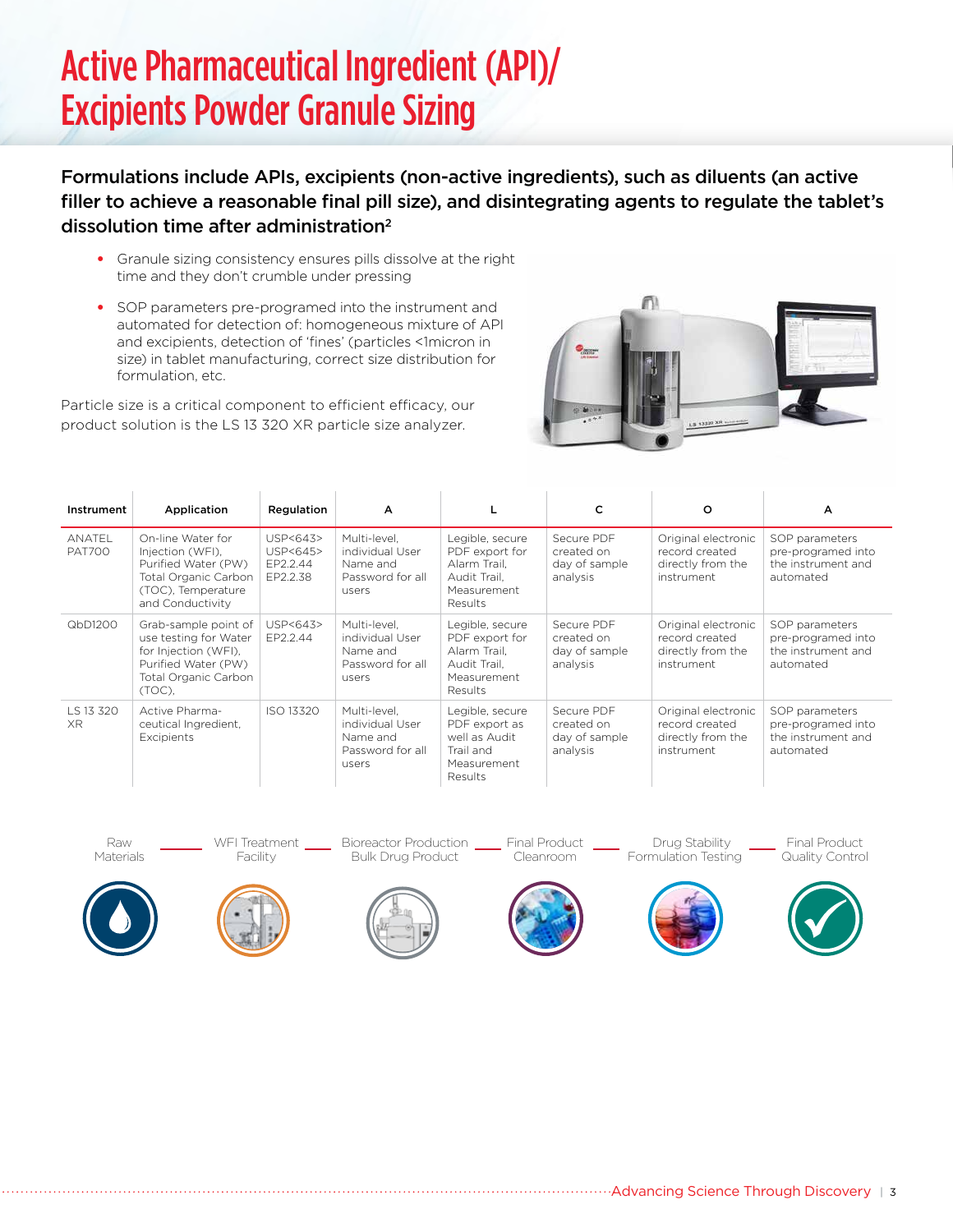### Clean-in-Place (CIP) Processes

#### CIP systems are becoming standard for pharmaceutical manufacturing facilities regulated by good manufacturing practices (GMP)

- CIP systems can be fully or semi-automated to require minimal operator intervention
- Parameters such as time, action, concentration (of cleaning agents) and temperature (TACT) determine CIP process outcomes
- Carefully controlling TACT parameters—and documentation for process validation and product-batch release—help ensure consistent success of CIP protocols
- Automating QC processes for CIP systems (e.g., monitoring total organic carbon) can help avoid production delays

Use the QbD1200 during CIP program development, validation, and/or for final rinse grab sample analysis for validated CIP programs

Use the ANATEL PAT700 for fast on-line testing of final rinse in validated CIP programs in order to release cleaned vessels back into production quicker than waiting for manual grab samples analysis.

# Monitoring Cell Viability

#### Providing assessment of concentration of viable cells for biopharmaceutical manufacturing and pharmacology research, e.g. cancer research.

The trypan blue dye exclusion method, which identifies live cells based on membrane integrity, is a proven technique used for a variety of important research purposes, including:

- Characterizing cell line growth patterns to identify the fastestgrowing lines
- Monitoring cell proliferation to determine growth rates
- Conducting cytotoxicity studies to track the speed of cell death
- Optimizing cell feeding strategies to ensure the most cost-effective use of resources

Use the Vi-CELL BLU for high-throughput cell viability analysis







4 |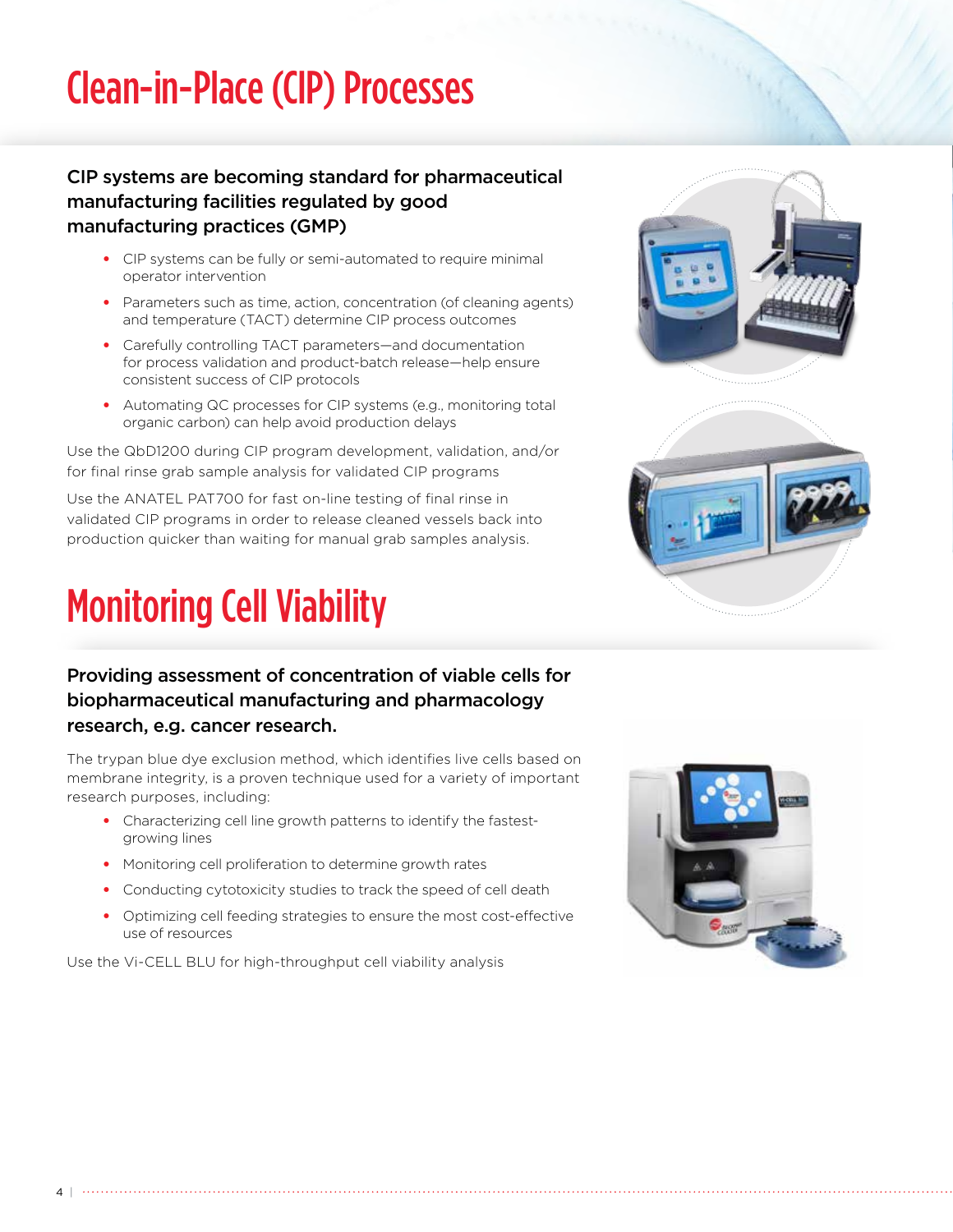### Mammalian Cell Bioreactor Media Health

#### Detect small changes in metabolic activity in different cell types

- The Vi-CELL MetaFLEX has 3 dedicated QC solutions
	- Automatic failure detection and resolution
	- Continuous system and analysis checks including automatic lockout of parameter(s) that fail QC
	- Customizable QC schedule

Use the Vi-CELL MetaFLEX for fast, accurate analysis of bioreactor media health.



| Instrument                                  | Application                                                                                             | Regulation                                                       | A                                                                        | L                                                                                           | c                                                                         | $\circ$                                                                  | A                                                                                                                                 |
|---------------------------------------------|---------------------------------------------------------------------------------------------------------|------------------------------------------------------------------|--------------------------------------------------------------------------|---------------------------------------------------------------------------------------------|---------------------------------------------------------------------------|--------------------------------------------------------------------------|-----------------------------------------------------------------------------------------------------------------------------------|
| Vi-CELL<br><b>BLU</b>                       | Mammalian cell<br>viability and<br>concentration                                                        | <b>USP</b><br><1046>                                             | Multi-level,<br>individual User<br>Name and<br>Password for all<br>users | Legible, secure<br>PDF export for<br>measurement<br>results                                 | Secure data<br>records stored<br>and tracked at<br>time of<br>measurement | Original electronic<br>record created<br>directly from the<br>instrument | SOP parameters<br>pre-programed into<br>the instrument and<br>automated                                                           |
| Vi-CELL<br>MetaFLEX                         | Mammalian cell<br>bioreactor media<br>health                                                            |                                                                  | Multi-level,<br>individual User<br>Name and<br>Password for all<br>users | Legible, reports<br>can be printed<br>or viewed on the<br>instrument                        | Secure data<br>records stored<br>and tracked at<br>time of<br>measurement | Original electronic<br>record created<br>directly from the<br>instrument | SOP parameters<br>pre-programed into<br>the instrument and<br>automated                                                           |
| MET ONE<br>3400                             | Routine environmen-<br>tal monitoring (air<br>particulates) in ster-<br>ile manufacturing<br>cleanrooms | EU GMP<br>Annex 1<br><b>CGMP</b><br>ISO 14644-1<br>$& -2$        | Multi-level,<br>individual User<br>Name and<br>Password for all<br>users | Legible, secure<br>PDF export for<br>Measurement<br>Results including<br>metadata           | Secure PDF<br>created on<br>day of sample<br>analysis                     | Original electronic<br>record created<br>directly from the<br>instrument | SOP parameters<br>pre-programed into<br>the instrument and<br>automated                                                           |
| MET ONE<br>Facility<br>Monitoring<br>System | Sterile<br>manufacturing<br>cleanroom<br>continuous air<br>particulate<br>monitoring                    | EU GMP<br>Annex 1<br><b>CGMP</b><br>ISO 14644-<br>$\mathfrak{D}$ | Multi-level.<br>individual User<br>Name and<br>Password for all<br>users | Legible, secure<br>PDF export for<br>Alarm Trail.<br>Audit Trail.<br>Measurement<br>Results | Secure data<br>records stored<br>in database at<br>time of<br>measurement | Original electronic<br>record created<br>directly from the<br>instrument | Your SOPs pre-<br>programmed into the<br>User Interface and<br>automated. No<br>manual data entry<br>or Pass/Fail<br>calculations |

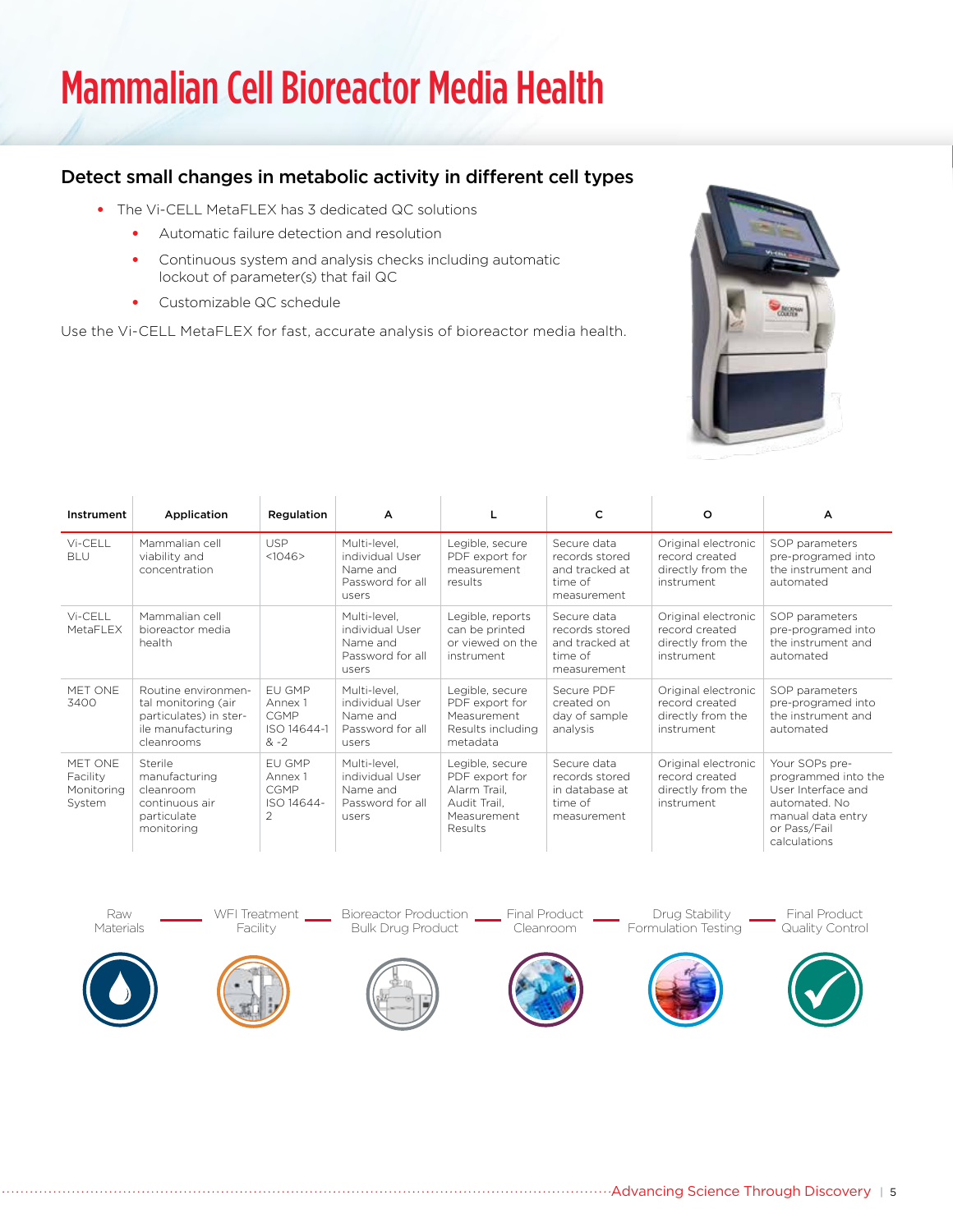### Cleanroom Monitoring

Parenteral/injectable drugs must be manufactured in a controlled environment according to EU GMP Annex 1 and CGMP where particulate levels in the air are controlled.

Routine environmental SOP parameters can be pre-programed into the instrument and automated for testing to:

- EU GMP Annex 1 Manufacture of Sterile Medicinal Products
- CGMP Sterile Drug Products Produced by Aseptic Processing Current Good Manufacturing Practice
- ISO 14644-1 Cleanrooms and associated controlled environments Part 1: Classification of air cleanliness by particle concentration
- ISO 14644-2 Cleanrooms and associated controlled environments

Use MET ONE Portable Air Particle Counters to reduce complexity of cleanroom environmental monitoring programs.



# Facility Monitoring Systems (FMS)

#### Particle monitoring for GMP compliant pharmaceutical manufacturing

- Particle size and concentration monitoring compliant with EU GMP Annex 1 and FDA 21 CFR Part 11
- Built in Audit Logging
- Custom reports to record results
- IQ/OQ documentation for simple validation
- Small scale, rapidly deployed pre-packaged software and hardware for isolators and small production line
- Batch workflow system for one or more production lines with several monitoring points
- Custom workflow optimized solutions for monitoring complex production methods across several production lines

The MET ONE FMS Systems can incorporate the MET ONE 3400, MET ONE 6000, MET ONE 6000P, MET ONE 7000, and the MET ONE Manifold particle counting system

Use MET ONE FMS Systems for continuous and routine environmental monitoring



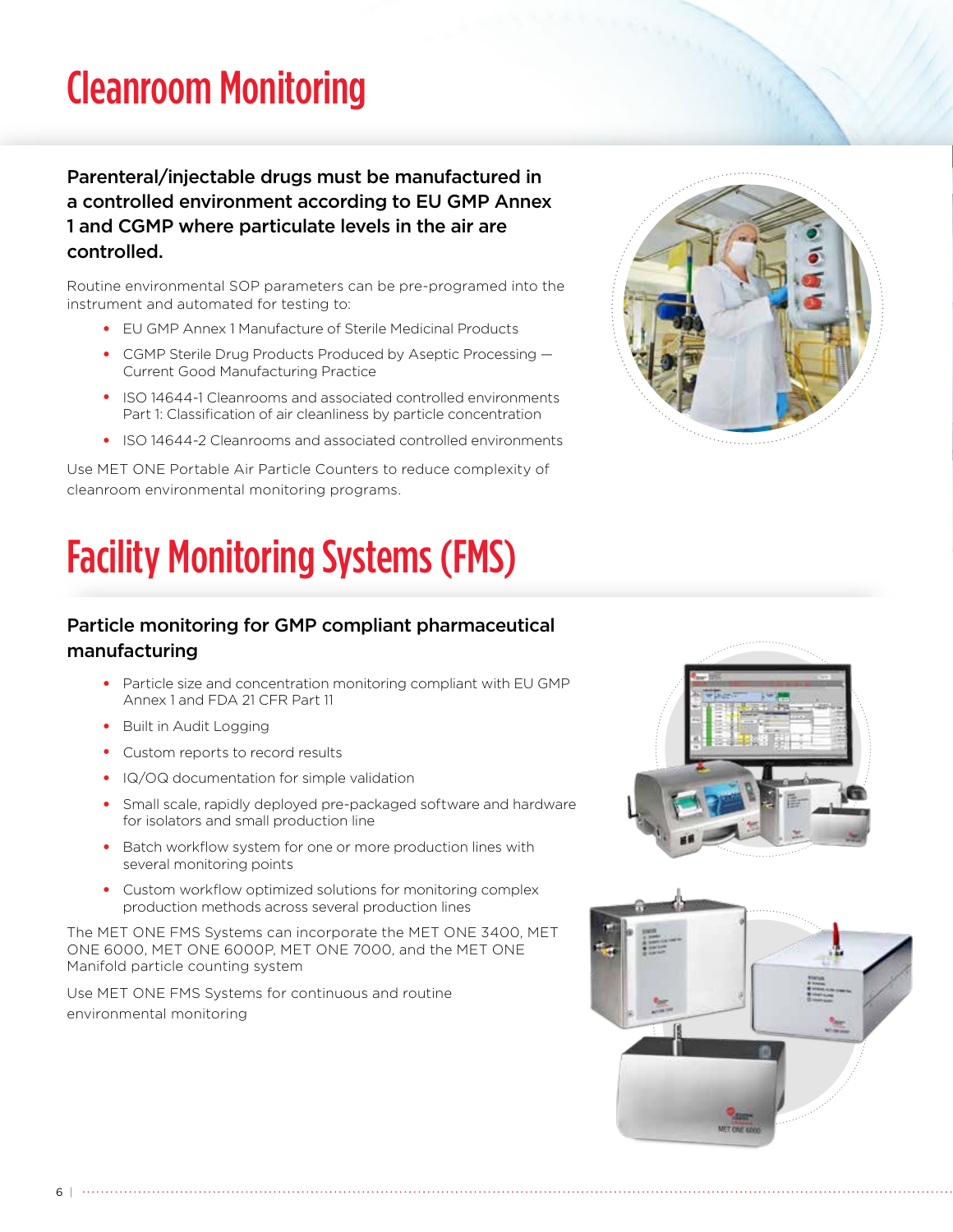### Final Quality Testing

### QC FOR INJECTABLES/PARENTERALS

When performing final quality testing for injectable drugs, it's easy to contaminate samples and produce costly errors in Pass/Fail calculations.

SOP parameters pre-programed into the instrument and automated for testing to demonstrate compliance to USP<787>, USP<788>, etc.

- Liquid particle counters (e.g., the HIAC 9703+ instrument) help minimize false-positive fails
- The HIAC 9703+ Pharmaceutical Liquid Particle Counter can simplify QC by automatically recommending actions if:
	- Sensors have been contaminated
	- Bubbles may have affected QC results
	- Calibration or routine service is required

### VISIBLE PARTICULATE INSPECTION

#### Stability studies are often conducted on parenteral formulations to characterize size distributions

The Multisizer enables Coulter-based counting and sizing of particles independently of their interaction with light

- SOP parameters can be programmed into the instrument to enable automated testing to demonstrate compliance to USP<788>
- The Coulter principle can be used as a complementary, orthogonal technique for USP <788> and USP <790>

| Instrument       | Application                                                                            | Regulation                        | A                                                                        |                                                                                             |                                                       | $\circ$                                                                  | A                                                                       |
|------------------|----------------------------------------------------------------------------------------|-----------------------------------|--------------------------------------------------------------------------|---------------------------------------------------------------------------------------------|-------------------------------------------------------|--------------------------------------------------------------------------|-------------------------------------------------------------------------|
| HIAC.<br>$9703+$ | Final product<br>sub-visible<br>particulate counting<br>in parenteral drug<br>products | USP<787><br>USP<788><br>USP <789> | Multi-level.<br>individual User<br>Name and<br>Password for all<br>users | Legible, secure<br>PDF export for<br>Alarm Trail.<br>Audit Trail.<br>Measurement<br>Results | Secure PDF<br>created on<br>day of sample<br>analysis | Original electronic<br>record created<br>directly from the<br>instrument | SOP parameters<br>pre-programed into<br>the instrument and<br>automated |
| Multisizer<br>4e | Final product visible<br>particulates counting<br>in parenteral drug<br>products       |                                   | Multi-level.<br>individual User<br>Name and<br>Password for all<br>Users | Legible secure<br>PDF export for<br>Audit Trail.<br>Measurement<br>Results                  | Secure PDF<br>created on<br>day of sample<br>analysis | Original electronic<br>record created<br>directly from the<br>instrument | SOP parameters<br>pre-programed into<br>the instrument and<br>automated |